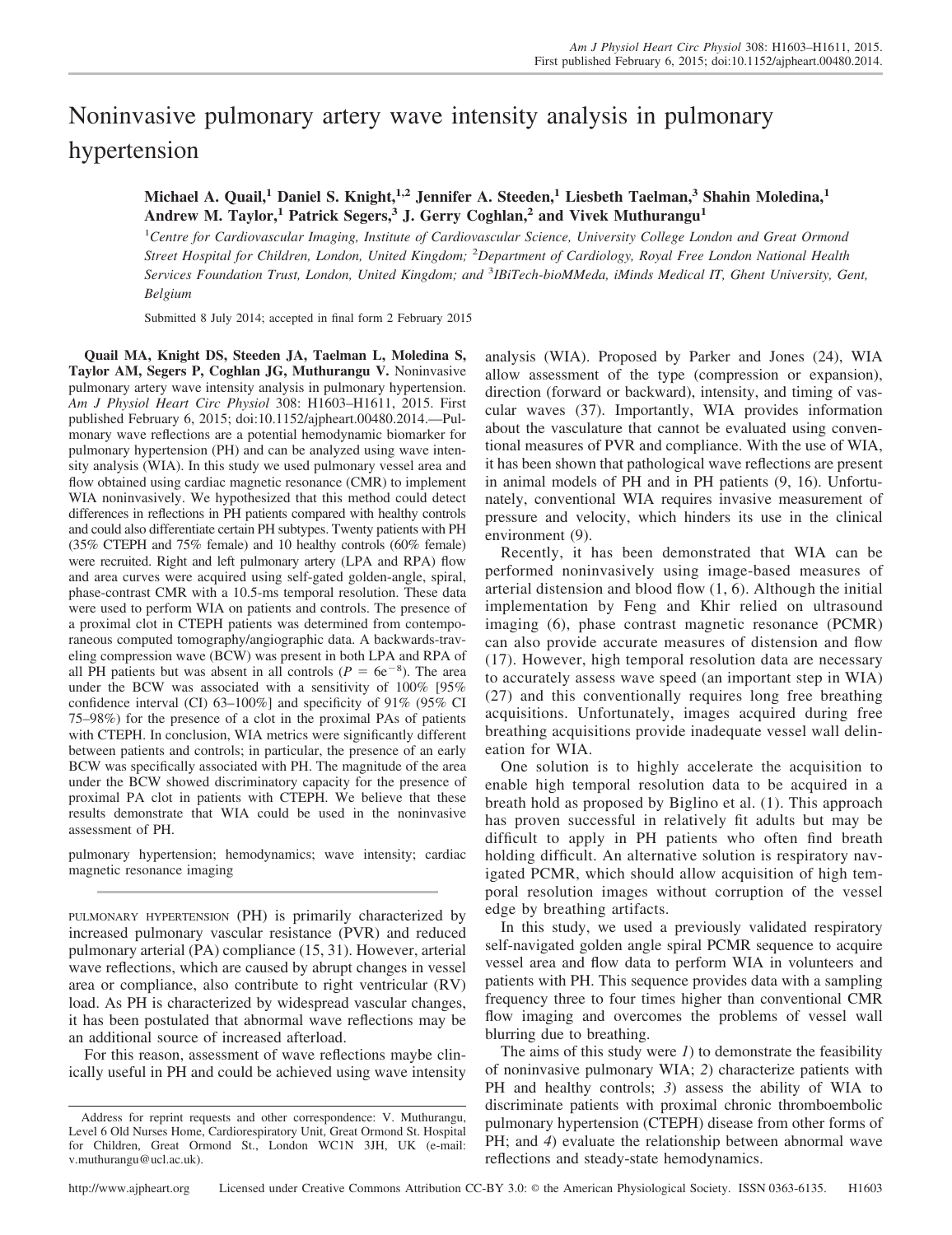# **METHODS**

# *Subjects*

Twenty consecutive patients with PH undergoing right heart catheterization and 10 healthy volunteers were recruited. PH was diagnosed by right heart catheterization as a mean PA pressure  $>25$ mmHg and a pulmonary capillary wedge pressure  $\leq 15$  mmHg (7). Exclusion criteria were *1*) irregular heart rates; *2*) contraindications to cardiovascular magnetic resonance (CMR) such as MR-incompatible implants; *3*) known independent left-sided cardiac disease unrelated to PA hypertension; *4*) clinically significant restrictive or obstructive lung disease identified by pulmonary function tests; or *5*) pregnancy. The study was performed with local research ethics committee approval and written informed consent was obtained.

#### *MR Protocol*

All imaging was performed on a 1.5T CMR scanner (Magnetom Avanto; Siemens Healthcare, Erlangen, Germany), using two rows of spine coil elements and two rows of body-matrix elements, giving a total of 12 coil elements. A vector electrocardiographic system was used for cardiac gating. All flow imaging for WIA was performed using a self-navigated, cardiac gated, golden-angle spiral PCMR sequence (34). In brief, an image-based navigator was first produced by reconstructing low temporal resolution (315 ms) real-time images by combining the data in consecutive groups of 30 spiral pairs. This navigator was then used to select the spiral interleaves acquired in expiration for final reconstruction of the retrospectively cardiac-gated data. Sequence parameters were as follows: echo time (TE)/repetition time (TR) 2.7/5.26 ms; field of view (FOV)  $450 \times 450$  mm; matrix:  $192 \times 192$ ; uniformly distributed spiral interleaves required to fill k-space: 80; slice thickness: 7 mm; velocity encoding gradient (VENC): 150 cm/s; flip angle: 25°; and pixel bandwidth: 1, 628 Hz/pixel. This achieved a temporal resolution of 10.5 ms, with a spatial resolution 2.34  $\times$  2.34 mm, giving ~90 cardiac phases, in a scan time of  $\sim$ 4 min. PA flow imaging was performed at the approximate midway point of both the left and right PAs. The right and left PAs were used to avoid the through plane motion of the pulmonary trunk, and to facilitate the investigation of asymmetric lung involvement.

# *Image Processing*

All images were processed using an in-house plug-in for the open source DICOM software OsiriX (OsiriX Foundation, Geneva, Switzerland) (29). Segmentation of the branch PAs was performed on the modulus image using a previously validated semiautomatic registration-based algorithm (22). The branch PA region of interest (ROI) could also be manually altered to ensure optimal vessel wall delineation. The final ROI was used to both calculate the cross-sectional area (A) and prescribe the region in the phase image from which flow (Q) was calculated.

#### *Signal Processing*

For wave speed analysis, A and Q curves were not interpolated or filtered. For WIA the A and Q curves were interpolated to 1-ms temporal resolution using a cubic spine and filtered using a zerophase, low-pass, 2nd order Butterworth filter with cut-off frequency of 20 Hz. All signal processing was performed in Matlab 2012a (Mathworks).

*Wave speed calculation.* Wave speed (*c*) was calculated using the QA method (28, 36), as deduced from the water hammer equations. Wave speed is equivalent to pulse wave velocity (PWV). This method relies on the fact that:

$$
c = \pm \frac{\mathrm{dQ}_{\pm}}{\mathrm{dA}_{\pm}} \tag{1}
$$

in the presumably reflection free part of early systole (with *c* in m/s, dQ in m3 /s, and dA in m2 ). In our implementation, the gradient of Q against A was calculated by linearly regressing the first three unfiltered and uninterpolated points of the Q and A curves at the start of systole (26). Only the first three points (first  $\sim$  30 ms of systole) were used to ensure that there was minimal signal contamination from wave reflections (35).

*Wave intensity analysis.* In WIA, waves are regarded as a summation of incremental wave fronts; it is therefore possible to separate the Q and A curves into the respective forward  $(+)$  and backward  $(-)$ components by expressing the relationship between *c*, and changes in flow and cross-sectional area. *Equation 1* combined with *Eqs. 2* and *3*:

$$
dA = dA_+ + dA_- \tag{2}
$$

$$
dQ = dQ_+ + dQ_- \tag{3}
$$

can be solved for the changes in the forward and backward flow and cross-sectional area; this results in *Eqs. 4* and *5*:

$$
dQ_{\pm} = \frac{1}{2} (dQ \pm cdA) \tag{4}
$$

$$
dA_{\pm} = \frac{1}{2} \left( A \pm \frac{1}{c} dQ \right) \tag{5}
$$

Net wave intensity d*I*a was defined as the product of the differentials of cross-sectional area and flow.

$$
dl_a = dA \ dQ \tag{6}
$$

Similarly, it can be shown that the net wave intensity d*I*a (*Eq. 6*) can be divided into the forward and backward intensities, *Eq. 7*:

$$
dl_a = dl_{a(+)} + dl_{a(-)}
$$
 (7)

with the separated d*I*a expressed as:

$$
dl_{a(\pm)} = \pm \frac{c}{4} \left[ dA \pm \frac{dQ}{c} \right]^2 \tag{8}
$$

With the use of this formulation forwards and backwards d*I*a were calculated and plotted. As per convention, the direction of waves was referenced to the direction of blood flow. Waves arising from the heart were defined as forward running and those arising from the vasculature as backward running. Waves causing an increase in area were classified as compression waves and those causing a decrease in area as expansion waves by examination of  $dA_{\pm}$  plots. Thus a forward running wave was held to be a compression wave if  $dA_+$  was greater than zero and an expansion wave if  $dA_+$  was less than zero. Similarly, a backward-running wave was considered as a compression wave if  $dA$  was greater than zero and an expansion wave if  $dA$  was less than zero.

Using this system we characterized three different early to midsystolic (flow onset to flow peak) waves: forwards compression waves (FCW), backwards compression waves (BCW), and backwards expansion waves (BEW).

*WIA postprocessing.* The type, duration, magnitude and time to peak (time from onset of ejection to waveform peak) of waves were determined by analysis of the net and separated WIA plots in Matlab. The areas under the separated waveforms were calculated by numerical integration.

As well as separate quantification of magnitude, timing, and waveform areas: the average of all WIA metrics of both branch PAs was also calculated (FCW<sub>mean</sub>, BCW<sub>mean</sub>, BEW<sub>mean</sub>, and PWV<sub>mean</sub>).

#### *Catheterization and Clinical Data*

Right heart catheterization was performed in all patients with PH according to standard procedures, within 30 days of MR imaging using a Swan-Ganz catheter. Cardiac output was measured using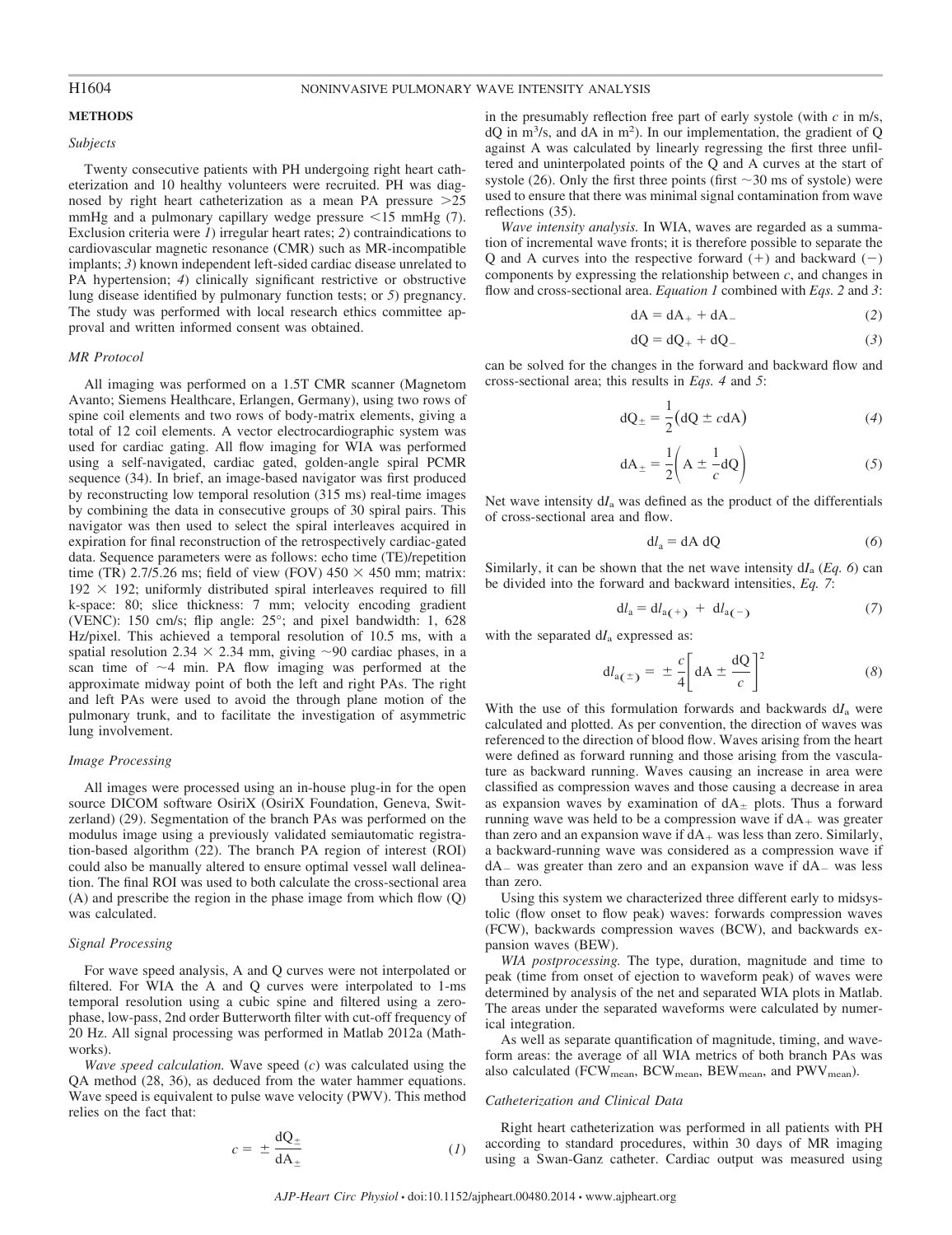thermodilution. Systolic (SPAP), diastolic (DPAP), and mean (MPAP) PA pressures, pulmonary capillary wedge pressure, and PVR data were obtained. All patients had serum NH2-terminal pro-brain natriuretic peptide (NT-pro-BNP) levels, and a 6-min walk test was measured. The clinical subtype of PH was determined by review of patient records. For patients with CTEPH, the presence and location of proximal clot were determined and differentiated from distal disease by review of contemporaneous computed tomography and selective digital subtraction angiographic clinical data. RV ejection fraction (RVEF) was calculated as previously described (18) from a RV transaxial stack using a radial k-t SENSE real-time sequence. The branch PA flow ratio was used to assess any asymmetry in lung blood flow; it was calculated by dividing branch PA flow by total pulmonary blood flow. Acceleration times for both branch PAs and their average were calculated as the time from the onset of ejection to peak flow.

#### *Statistics*

STATA 13 and Graphpad Prism 5f for mac were used for statistical analysis and Figs.. Data were examined for normality using the Shapiro-Wilk normality test. Descriptive statistics are expressed as means  $\pm$  SE when normally distributed and median [interquartile range (IQR)] when nonnormally distributed. Proportions are expressed as percentages.

Pearson's correlation coefficient was used to analyze simple linear relationships between variables. The independent samples *t*-test was used to compare differences in parametric data between PH patients and controls; Welch's correction was employed for unequal variances. The Mann-Whitney *U*-test was used for nonparametric data. Fisher's exact test was used to compare proportions data.

Stepwise binary logistic regression analysis was used to identify covariates with independent association with the diagnosis of PH.

Area under the receiver operating characteristics curve was used to assess the diagnostic accuracy of WIA metrics for the identification of proximal clot in patients with CTEPH. For this analysis, the 40 branch PAs (left and right in 20 PH patients) were coded according to the presence (8 lungs) or absence (32 lungs) of proximal clot on contemporaneous computed tomography or angiographic imaging. The optimum cut-off value was chosen to maximize the Youden index (sensitivity  $+$  specificity  $-1$ ).

Multivariable linear regression analysis was used to determine covariates independently associated with transpulmonary gradient (TPG) and PVR.  $P < 0.05$  was considered statistically significant.

# **RESULTS**

### *Study Population Characteristics*

Mean age of PH patients was  $54 \pm 3$  yr (15 female, 5 male) and mean age of controls was  $47 \pm 3$  yr (6 female, 4 male); there was no significant difference in age or gender between groups.

The diagnoses in the patient group were as follows: eight systemic sclerosis (7 limited cutaneous, 1 diffuse cutaneous), seven CTEPH, two systemic lupus erythematosus (SLE), two mixed connective tissue disease, and one idiopathic PA hypertension.

The median interval between right heart catheterization and CMR was 6 days (IQR 2–11 days). Hemodynamic data were available for all patients. Mean MPAP was  $43 \pm 3$  mmHg, SPAP was 70  $\pm$  5 mmHg, and DPAP was 27  $\pm$  2 mmHg. Mean pulmonary capillary wedge pressure was  $11 \pm 1$  mmHg and mean PVR was  $7.4 \pm 0.8$  Wood units (WU).

In patients the mean 6-min walk test was  $338 \pm 28$  m and median serum NT-pro-BNP was 145 pmol/l (IQR 225 pmol/l). PH mean CMR RVEF was  $41 \pm 3\%$ .

In the CTEPH group, five out of seven patients had proximal disease (2 right lobe and 3 bilateral). There was no significant difference between CTEPH patients with proximal disease  $(n = 5)$  and other PH patients  $(n = 15)$ , other PH etiologies) based on cardiac catheterization data:  $PVR$  ( $P = 0.4$ ), MPAP/ TPG ( $P = 1.0/P = 0.7$ ), pulse pressure ( $P = 0.6$ ), or clinical parameters: 6-min walk test  $(P = 0.9)$ , serum NT-pro-BNP  $(P = 0.8)$ , and CMR RVEF  $(P = 0.9)$ .

# *WIA in Patients and Controls*

The PWV was approximately two times higher in patients compared with controls Table 1 (PWV<sub>mean</sub>:  $1.36 \pm 0.08$  vs.  $0.72 \pm 0.05$  m/s,  $P = 3e^{-7}$ ).

Table 1. *Comparison of WIA metrics between PH patients and controls*

| Parameter                               | Patient        | Control        | $\boldsymbol{P}$ |  |
|-----------------------------------------|----------------|----------------|------------------|--|
| $PWV, \ddagger m/s$                     |                |                |                  |  |
| Right                                   | 1.26(0.07)     | 0.73(0.07)     | $4e^{-5}$        |  |
| Left                                    | 1.46(0.12)     | 0.70(0.06)     | $1e^{-5}$        |  |
| Mean                                    | 1.36(0.08)     | 0.72(0.05)     | $3e^{-7}$        |  |
| Acceleration time,# ms                  |                |                |                  |  |
| Right                                   | 60(4)          | 108(9)         | 0.0004           |  |
| Left                                    | 74(5)          | 135(16)        | 0.005            |  |
| Mean                                    | 67(4)          | 121(11)        | 0.001            |  |
| FCW peak, $\uparrow$ cm <sup>5</sup> /s |                |                |                  |  |
| Right                                   | 0.09(0.11)     | 0.18(0.14)     | 0.03             |  |
| Left                                    | 0.06(0.06)     | 0.06(0.08)     | 0.4              |  |
| Mean                                    | 0.08(0.08)     | 0.15(0.11)     | 0.06             |  |
| FCW peak time,# ms                      |                |                |                  |  |
| Right                                   | 29(2)          | 33(3)          | 0.2              |  |
| Left                                    | 33(2)          | 42(4)          | 0.05             |  |
| Mean                                    | 31(2)          | 38(3)          | 0.03             |  |
| FCW area, $\dagger$ cm <sup>5</sup>     |                |                |                  |  |
| Right                                   | 0.003(0.004)   | 0.005(0.005)   | 0.01             |  |
| Left                                    | 0.002(0.002)   | 0.003(0.003)   | 0.02             |  |
| Mean                                    | 0.002(0.002)   | 0.005(0.003)   | 0.006            |  |
| BCW peak, $\uparrow$ cm <sup>5</sup> /s |                |                |                  |  |
| Right                                   | 0.01(0.02)     | 0(0)           | $6e^{-8}$        |  |
| Left                                    | 0.006(0.02)    | 0(0)           | $6e^{-8}$        |  |
| Mean                                    | 0.01(0.01)     | 0(0)           | $6e^{-8}$        |  |
| BCW peak time,*‡ ms                     |                |                |                  |  |
| Right                                   | 73 (6)         |                |                  |  |
| Left                                    | 79(8)          |                |                  |  |
| Mean                                    | 76(6)          |                |                  |  |
| BCW area,† cm <sup>5</sup>              |                |                |                  |  |
| Right                                   | 0.0004(0.0005) | 0(0)           | $6e^{-8}$        |  |
| Left                                    | 0.0003(0.0006) | 0(0)           | $6e^{-8}$        |  |
| Mean                                    | 0.0004(0.0006) | 0(0)           | $6e^{-8}$        |  |
| BEW peak,† cm <sup>5</sup> /s           |                |                |                  |  |
| Right                                   | 0(0)           | 0.02(0.02)     | $9e^{-6}$        |  |
| Left                                    | 0(0)           | 0.01(0.01)     | $1e^{-6}$        |  |
| Mean                                    | 0(0)           | 0.01(0.01)     | $1e^{-6}$        |  |
| BEW peak time,*‡ ms                     |                |                |                  |  |
| Right                                   |                | 30(4)          |                  |  |
| Left                                    | 40(2)          | 56(7)          |                  |  |
| Mean                                    | 41(2)          | 45(5)          |                  |  |
| BEW area, <sup>†</sup> cm <sup>5</sup>  |                |                |                  |  |
| Right                                   | 0(0)           | 0.0005(0.0008) | $9e^{-6}$        |  |
| Left                                    | 0(0)           | 0.0004(0.0002) | $3e^{-7}$        |  |
| Mean                                    | 0(0)           | 0.0005(0.0005) | $1e^{-7}$        |  |
|                                         |                |                |                  |  |

WIA, wave intensity analysis; PH, pulmonary hypertension; PWV, pulse wave velocity; FCW, forward compression wave; BCW, backward compression wave; BEW, backward expansion wave. \*Waveform absent in the majority of 1 group; therefore, statistical testing of timing parameters or ratios was not performed. †Nonnormally distributed, median (interquartile range), Mann-Whitney-*U*-test. ‡Normally distributed, mean (SE), *t*-test Welch correction for unequal variances.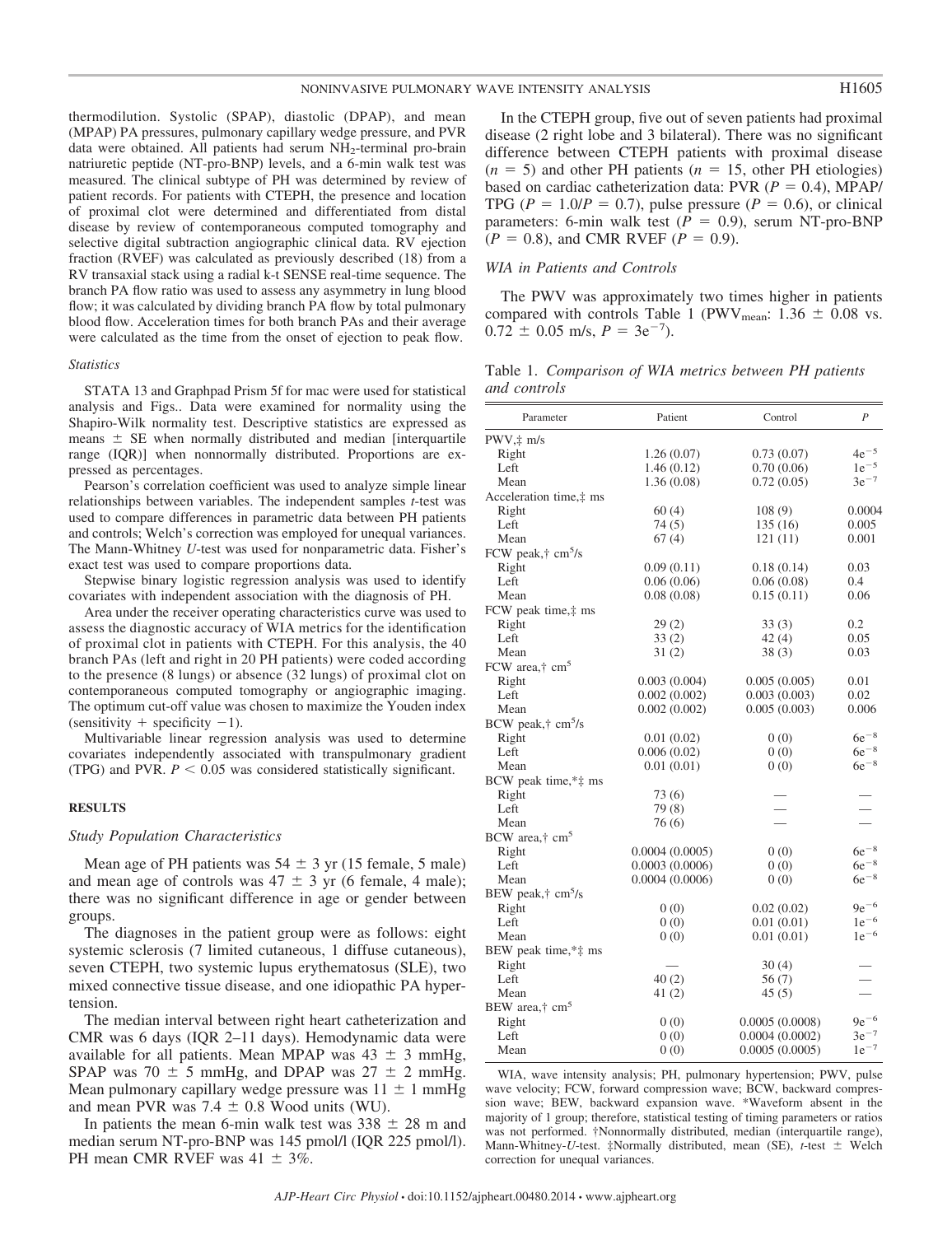Early- and midsystolic forward and backward waves were often found to be coincident on net wave intensity, d*I*<sup>a</sup> (Fig. 1). Following wave separation into forward and backward components, important group differences were apparent (Fig. 1). Peak wave intensity ( $\text{cm}^3$ /s), time to peak wave intensity (ms), and wave intensity area  $\text{(cm}^5\text{)}$  for FCW, BCW, and BEW are described in Table 1.

FCW area was significantly lower in patients than controls as shown in Fig. 2 and Table 1 (FCW<sub>mean</sub>:  $0.003 \text{ cm}^5$  [IQR 0.002] vs. 0.006 cm<sup>5</sup> [IQR 0.005],  $P = 0.002$ ). The time to peak FCW<sub>mean</sub> was earlier in patients with PH (mean 31  $\pm$  2 ms compared with controls  $38 \pm 1$  ms,  $P = 0.03$ ).

A BCW was present in both the LPA and RPA of all PH patients but was absent in all controls  $[P = 6e^{-8},$  odds ratio



Fig. 1. Wave intensity analysis (WIA) in representative pulmonary hypertension (PH) patient (*A*–*D*) and control (*E*–*H*). Three types of waveforms were found to arise during early and mid systole in study participants using wave separation analysis: *1*) a forward compression wave: characterized by increasing area and increasing flow representing cardiac ejection (\* in *C* and *G*); *2*) a backwards compression wave: increasing area [pressure] and decreasing flow († in *C*); and *3*) backwards expansion wave: decreasing area [pressure] and/or increasing flow (‡ in *G*). The identification of the backwards compression and expansion waves can be seen from examination of *D* and *H*, showing the dA  $\pm$  plots. The dotted line across *A–D* shows the timing of peak flow used to measure acceleration time (AT), demonstrating it arises as a consequence of the arrival of the backwards compression wave overcoming the forward compression wave (arrow). Time = 0 corresponds to the onset of data acquisition as triggered by the R wave on cardiac magnetic resonance (CMR) vectorcardiography.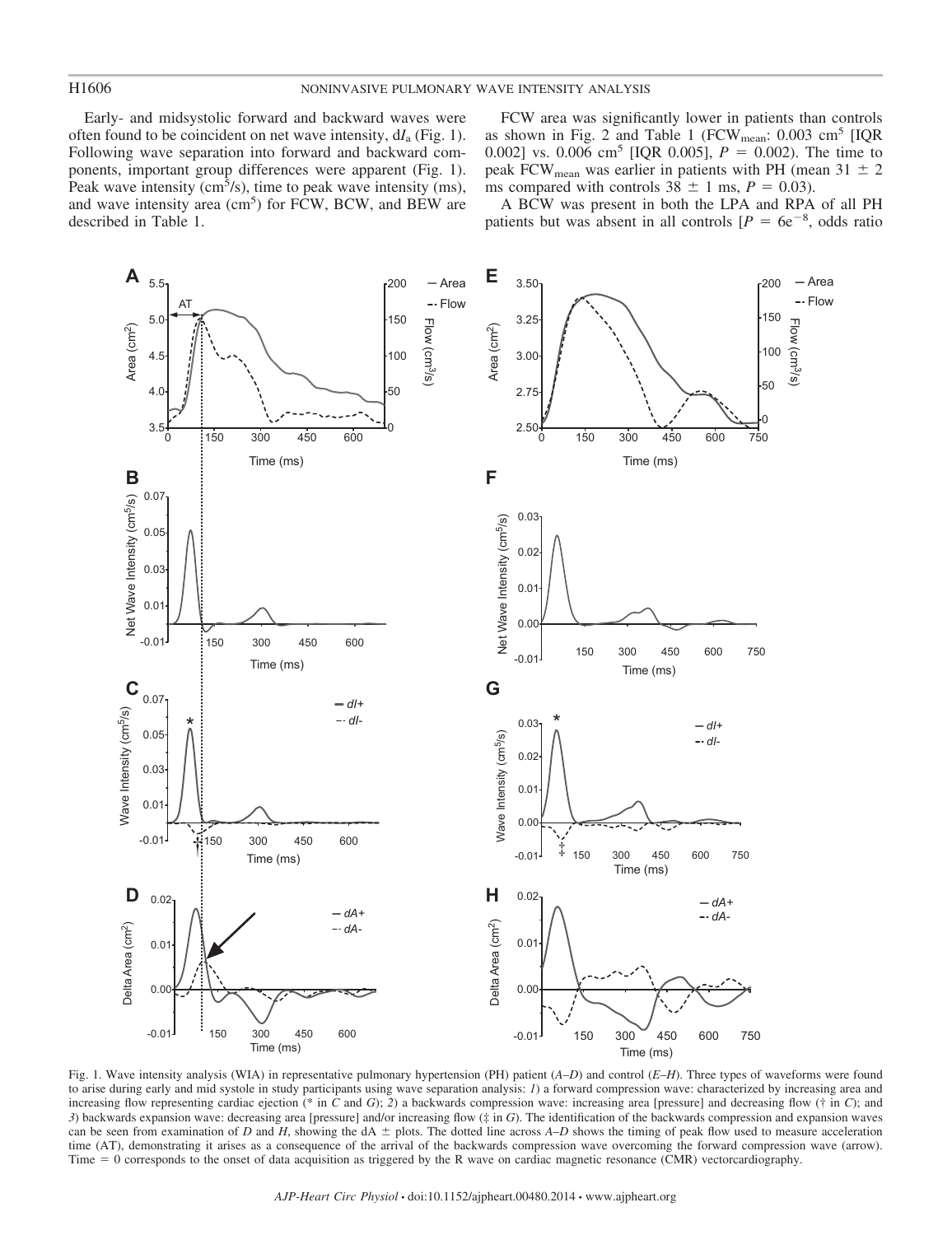

Fig. 2. Scatter diagrams of WIA metrics in patients and controls. *A*: mean acceleration time (AT<sub>mean</sub>). *B*: mean forward compression

wave (FCWmean) area. *C*: mean backward compression wave (BCW<sub>mean</sub>) area. *D*: mean backward expansion wave (BEW<sub>mean</sub>) area.

 $(OR)$ : 861 [15- $\infty$ ]; Fig. 2]. Patients' median BCW<sub>mean</sub> area was 0.0004 cm<sup>5</sup> (IQR 0.0006 cm<sup>5</sup>), and the time to peak BCW<sub>mean</sub> was 76  $\pm$  6 ms.

A BEW was present in the RPA of 9/10 controls but was absent in all patients ( $P < 0.0001$ , OR: 260 [10-6988]). A BEW was present in the LPA of all controls but only in 4/20 of PH patients ( $P < 0.0001$ , OR: 77 [4-1583]). The median control  $BEW_{mean}$  area was 0.0005c m<sup>5</sup> (IQR 0.0008 cm<sup>5</sup>; Fig. 2). The mean time to peak BEW<sub>mean</sub> was  $45 \pm 5$  ms.

Acceleration time was significantly lower in patients than controls as shown in Fig. 2 and Table 1 (AT<sub>mean</sub>:  $67 \pm 4$  vs.  $121 \pm 11$  m/s,  $P = 0.001$ ). However, there was still overlap between the two groups. The phenomenon of reduced acceleration time in PH was found to arise as a consequence of the interaction between the FCW and the timing and magnitude of the reflected BCW (Fig. 1).

Stepwise binary logistic regression analysis of variables listed in Table 1 identified the presence of a backward compression wave as the covariate most strongly associated with the presence of PH, discriminating groups completely  $(-2)$ log-likelihood: 0).

# *PH Subtype Differentiation*

BCW area and AT showed statistically significant discriminatory capacity for the presence of clot (Fig. 3 and Table 2); PWV, FCW area, FCW peak time, BCW peak time, and branch PA flow ratio were nonsignificant (Table 2).

The area under the curve (AUC) for BCW area was 0.97 [95% confidence interval (CI)  $0.91-1.0$ ];  $P = 0.00006$ . A BCW area threshold of  $>0.0006$  cm<sup>5</sup> was associated with a sensitivity of 100% (95% CI 63–100%) and specificity of 91%

(95% CI 75–98%) for the presence of clot in the proximal PAs. An example WIA in patients with and without proximal clot is shown in Fig. 4.

The AUC for AT was  $0.84$  (95% CI 0.70–0.90). An AT threshold of  $\leq 57.6$  ms was associated with a sensitivity of 88%



Fig. 3. Receiver operating characteristics analysis for the detection of proximal pulmonary artery (PA) clot: sensitivity (*y*-axis) and 1-specificity (*x*-axis). BCW area (black solid line) area under the curve (AUC): 0.97; AT (gray dashed line) AUC: 0.84. Interrupted black line: line of identity.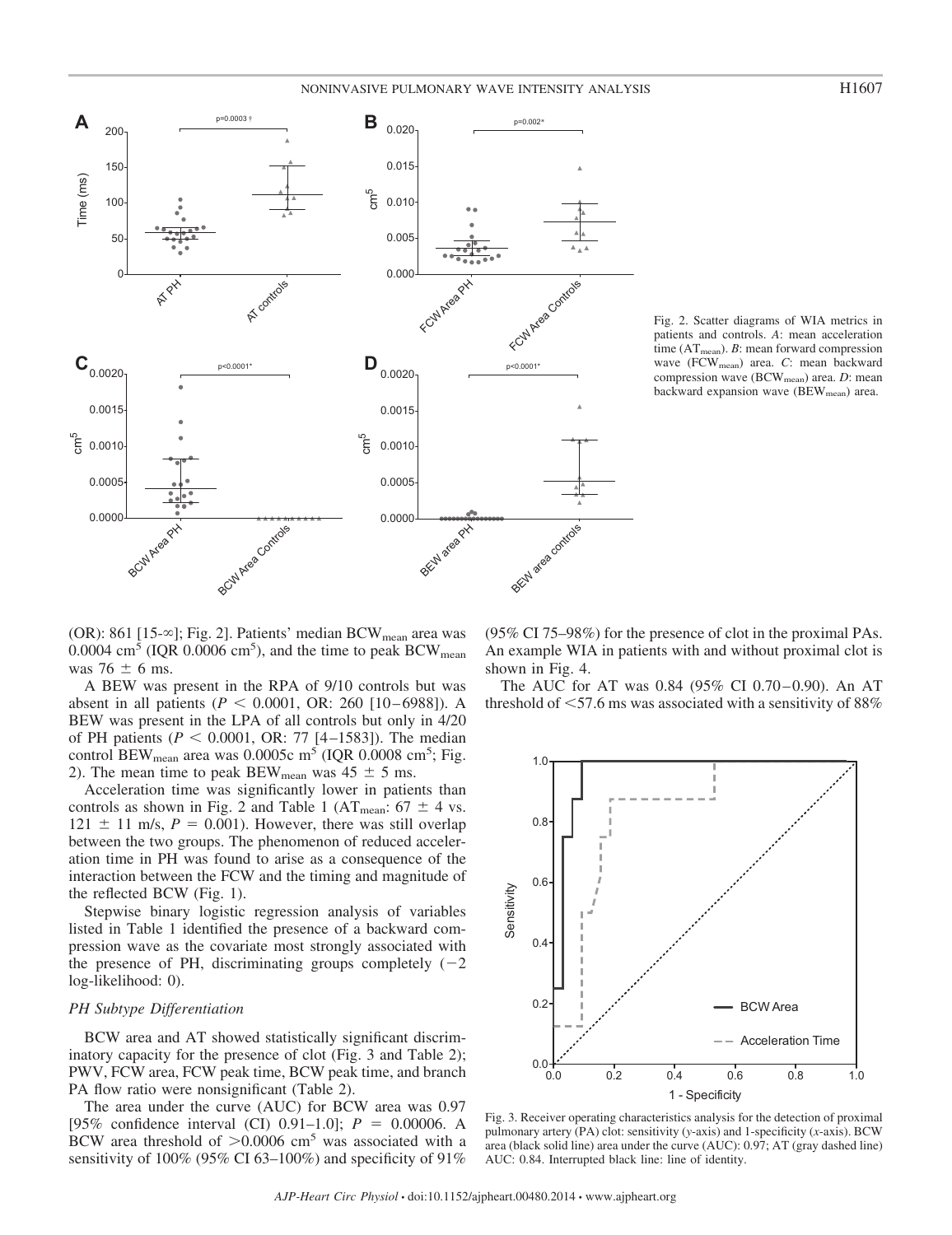# H1608 NONINVASIVE PULMONARY WAVE INTENSITY ANALYSIS

| Variable             | AUC.    | AUC (95% CI)   |            | Threshold                   | Sensitivity (95% CI) | Specificity $(95\% \text{ CI})$ |
|----------------------|---------|----------------|------------|-----------------------------|----------------------|---------------------------------|
| <b>BCW</b> area      | $0.97*$ | $0.92 - 1.0*$  | $0.00005*$ | $> 0.0006$ cm <sup>5*</sup> | $100\%$ $(63-100)*$  | $91\% (75-98)$ *                |
| Acceleration time    | $0.84*$ | $0.70 - 0.98*$ | $0.003*$   | $< 57.6$ ms <sup>*</sup>    | 88\% (47-99)*        | $81\% (64-93)^*$                |
| <b>PWV</b>           | 0.70    | $0.47 - 0.92$  | 0.09       |                             |                      |                                 |
| FCW area             | 0.61    | $0.38 - 0.85$  | 0.3        |                             |                      |                                 |
| BCW peak time        | 0.60    | $0.40 - 0.79$  | 0.4        |                             |                      |                                 |
| FCW peak time        | 0.50    | $0.27 - 0.74$  | 1.0        |                             |                      |                                 |
| Branch PA flow ratio | 0.63    | $0.40 - 0.87$  | 0.3        |                             |                      |                                 |

Table 2. *Receiver operating characteristics analysis for the detection of proximal PA clot*

PA, pulmonary artery; AUC, area under the receiver operating characteristic curve; CI, confidence interval. \*Significant parameters.

(95% CI 47–99%) and specificity of 81% (95% CI 64 –93%) for the presence of proximal clot.

# *Steady Flow Hemodynamics and WIA*

There was no observed association between steady hemodynamic parameters and BCWmean area, acceleration time, or PWV (Table 3).

There was a strong negative correlation between  $FCW_{mean}$ area and TPG ( $R = -0.56$ ,  $P = 0.01$ ) and PVR ( $R = -0.68$ ,  $P = 0.001$ ). Of note, the FCW<sub>mean</sub> area also correlated significantly with RVEF  $(R = 0.65, P = 0.002)$ 

The BCW<sub>mean</sub> peak time was negatively associated with TPG  $(R = -0.49, P = 0.03)$ .

## **DISCUSSION**

In this proof of concept study, we have demonstrated for the first time the feasibility of performing noninvasive WIA in the PAs using phase contrast MR imaging. The main findings were as follows: *1*) there was a significant difference in WIA metrics between patients and controls; *2*) the presence of a BCW was specifically associated with the presence of PH; and *3*) the magnitude of the BCW area showed discriminatory capacity for the presence of proximal PA clot in patients with CTEPH. We believe that these preliminary results demonstrate that WIA could be used in the noninvasive assessment of patients with PH.

Semiquantitative studies of wave reflection have been attempted before in PH. However, most have been limited to assessment of either pressure or flow. For example, in CTEPH, a "notch index" on PA Doppler velocity profiles and shorter acceleration time are associated with greater in-hospital mortality and persistent postoperative PH (8). Unfortunately, pressure-only measures such as inflection time or augmentation index have been shown to be less reliable markers in PH (2, 19). The benefit of WIA is that it includes both flow and a proxy measure of pressure, thereby providing a more accurate assessment of wave reflections.

Using WIA, we demonstrated a marked difference in early backward wave reflections (BCWs in patients and BEWs in normal subjects). This is consistent with the experimental animal work of Hollander et al. (9) in which BEWs were present in normal canine PAs and BCWs in experimentally vasoconstricted PAs. These findings can be attributed to the different types of reflecting sites found in the two models. In normal PAs, the increasing total vessel area at each bifurcation results in reflection sites with predominately negative reflection coefficients and consequent backward expansion waves. Conversely, the reduced vessel area and increased stiffness found in the vasoconstricted state creates reflection sites with positive reflection coefficients and results in compressive reflections. Our data are also concordant with studies of the ovine fetal pulmonary circulation, where large BCWs were observed in the setting of high in utero PVR (33). Unfortunately, there are a limited number of human studies in the pulmonary circulation. An invasive WIA study by Lau et al. (16) did report the presence of a BCW in PH, although small BCWs were also observed in the controls. This is probably because hemodynamic measurements were made in the more distal pulmonary lobe branches to obtain a stable catheter position. The greater proximity to the terminal branches likely explains the presence of BCWs in normal controls.

Interestingly, in our study the reflection site of the BCW was  $\sim$ 2–3 cm from the site of measurement in the branch PAs (based on wave timing and PWV). Thus quantifiable reflections in the branch PAs seem to arise from the next generation of vessels rather than the terminal branches. This initially appears surprising as the majority of vascular remodeling in PH occurs in the peripheral PAs. However, recent work in the systemic vasculature has demonstrated that wave reflections do not arise from a single discrete reflecting site, rather they are an amalgamation of reflections, with more proximal arising waves

PA pressure: 100/27 (49)



Fig. 4. Right PA WIA in 2 patients with chronic thromboembolic pulmonary hypertension (CTEPH). Patient with proximal clot in right lower lobe artery (*A*) and patient with disease limited to distal vessels. Note larger BCW in *patient A* (*B*). PVR, pulmonary vascular resistance; WU, wood units.

PA pressure: 76/34 (48)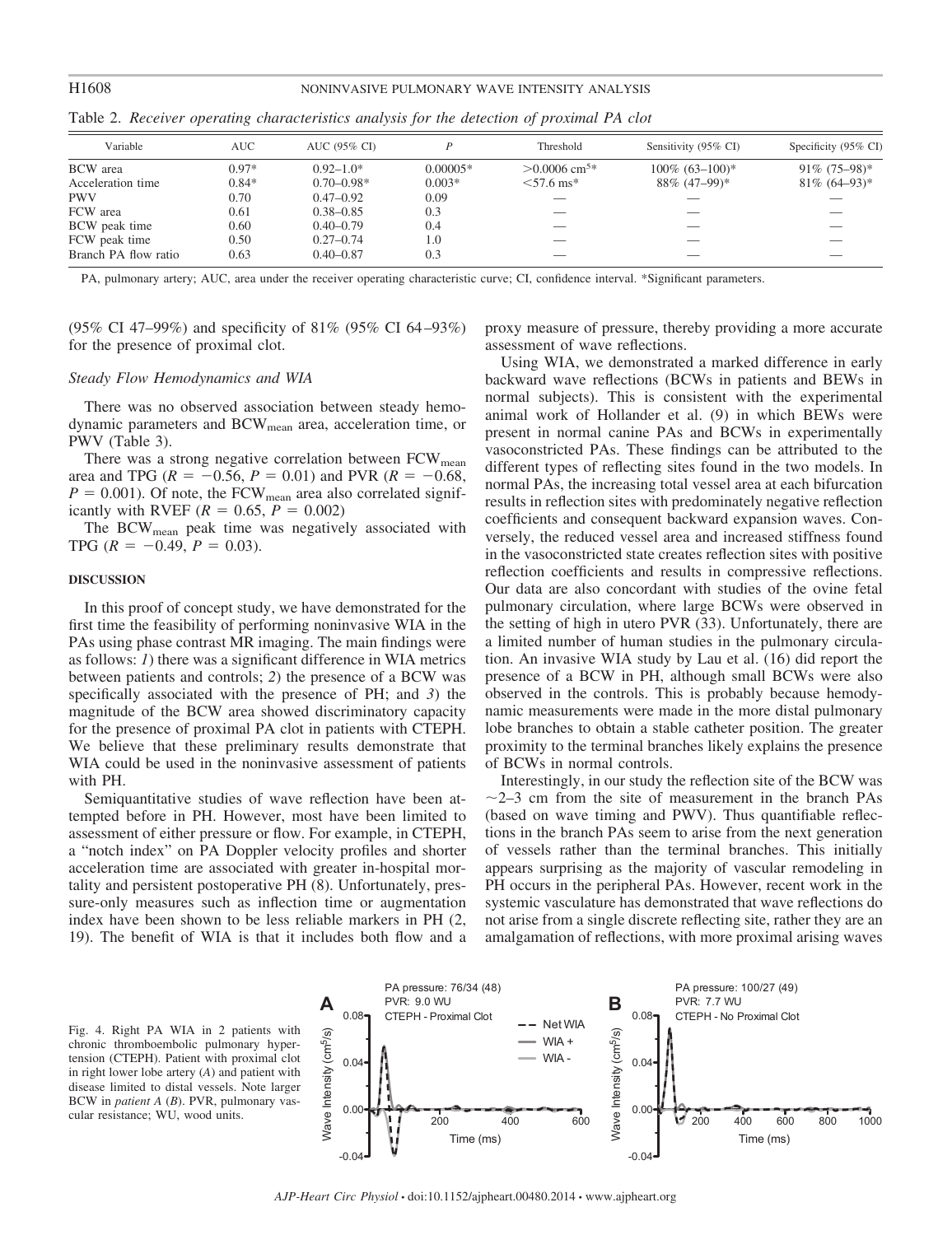# NONINVASIVE PULMONARY WAVE INTENSITY ANALYSIS **H1609**

|            | FCW <sub>mean</sub> Area, cm <sup>5</sup> |                     | BCW <sub>mean</sub> Area,<br>$\text{cm}^3$ |              | FCW <sub>mean</sub> Peak<br>Time, ms |              | BCW <sub>mean</sub> Peak Time,<br>ms |                 | Acceleration<br>Time <sub>mean</sub> , ms |              | $PWV$ <sub>mean</sub> , $m/s$ |              |
|------------|-------------------------------------------|---------------------|--------------------------------------------|--------------|--------------------------------------|--------------|--------------------------------------|-----------------|-------------------------------------------|--------------|-------------------------------|--------------|
|            | R                                         |                     |                                            |              |                                      |              |                                      |                 |                                           |              |                               |              |
| PVR<br>TPG | $-0.66*$<br>$-0.56*$                      | $0.001*$<br>$0.01*$ | $-0.13$<br>0.21                            | 0.59<br>0.93 | $-0.44$<br>$-0.44$                   | 0.05<br>0.05 | $-0.44$<br>$-0.49*$                  | 0.05<br>$0.03*$ | $-0.41$<br>$-0.37$                        | 0.07<br>0.11 | 0.004<br>0.09                 | 0.96<br>0.71 |

Table 3. *Simple linear correlations between WIA metrics and acceleration time with hemodynamic and clinical variables*

\*Significant parameters.

being exponentially more important (3). This so-called "horizon effect" is due to re-reflection and entrapment of reflected waves and may be even more important in the highly fractal pulmonary circulation. This effect may also explain the lack of correlation between steady state hemodynamics and BCW, as they reflect different attributes of the vasculature.

Clinically, the presence of an early BCW in the branch PAs could be used as a supplementary method of identifying patients with PH. It may be particularly useful in situations where diagnostic indictors such as septal curvature (23) are less reliable (i.e., patients with PH related to complex congenital heart disease). Nevertheless, this was not a diagnostic cohort study and further work must be performed to evaluate true diagnostic accuracy.

Another finding that may have clinical utility was that BCW area was able to discriminate between patients with proximal CTEPH and those with other forms of PH. This was in spite of the fact that there were no invasive hemodynamic differences between the two groups. Combined with the lack of correlation between steady-state hemodynamics and BCW, this reiterates the fact that BCW provides "novel" hemodynamic information. This novel information could be used as the basis for a noninvasive and nonionizing test for patients with treatable proximal clot. Of course, a larger comparative study would be required to show that it has benefit over current MR perfusion methods (21). Another intriguing possibility is that this new information may provide additional prognostic information over conventional hemodynamic measures. This cannot be predicted from this small study and warrants further investigation.

Two final issues that arise from our results are related to acceleration time and RV function. Our data confirm that abnormal wave reflections explain the shorter acceleration time (13, 14, 30) and notched/scalloped flow/velocity curves (8) observed in PH. Specifically, notching of the flow curve in PH (the point of measurement of AT) occurs when the abnormally large BCW exceeds the incident FCW. Shortened acceleration times can therefore be considered an epiphenomenon of disease-associated wave reflection. It is for this reason we believe that AT performs less well than the WIA components. Regarding RV function, we demonstrated that FCW was lower in patients with PH and correlated significantly with RVEF. It has previously been shown that peak aortic FCW is proportional to LV  $(max \frac{dP}{dt})^2$  (20) and responds to alterations in the inotropic state of the ventricle (11, 25). Thus FCW may provide another alternative method of assessing RV function in PH. However, significantly more work is required to investigate whether it has any benefits over RVEF.

An important aspect of this study was the use of high temporal resolution area and flow data for the calculation of PWV. This was achieved using a respiratory self-navigated,

cardiac gated, golden-angle spiral PCMR sequence. This sequence has the benefit of being able to acquire data at a 10.5-ms temporal resolution, while also maintaining edge sharpness. However, it should be noted that PWVs reported in this study were significantly lower than previously published measures. This is particularly true of studies that used the conventional pressure-velocity (PU) technique (12). For instance, PA PWV in animals has been reported to be between 2 and 3 m/s (5, 9), while Lau et al. (16) reported a PWV of 3.8 m/s in controls vs. 6.9 m/s in patients with PH. This can be partly explained by early reflections that contaminate the period during which PWV is measured. Specifically, it has recently been shown that in the presence of positive reflections the QA-method underestimates PWV, while the PU method overestimates PWV (32). Importantly, the PU method overestimates PWV to a greater extent than the QA method underestimates it (APPENDIX 1). Such overestimation with the PU method may be further exacerbated if PWV is calculated over a longer time period. This is pertinent as several previous studies using the PU method relied on sampling periods of up to 100 ms (compared with 30 ms in this study).

Interestingly, our BCW timing data suggest that reflections occur earlier in PH than in normal controls and in some cases are present in the first 30 ms of the cardiac cycle. When using the QA method this results in greater underestimation of PWV in PH compared with controls (in whom reflections occur later in ejection). Thus with the use of our method it may be more difficult to detect increased PWV in patients with PH. Nevertheless, we believe this more conservative approach is preferable to methods that might overestimate PWV, as it is less likely to artificially conflate group differences. However, studies using the QA method have also reported higher PWV. For instance, Ibrahim et al. (10) reported values 2–3 m/s in cardiac patients without PH and 5.2 m/s in those with PH. These differences can be probably be explained in two ways. Firstly, previous studies have used sequences with lower "true" temporal resolution, which is known to result in overestimation of PWV (27). Secondly, imaging the pulmonary trunk (rather than the branch PAs) may result in overestimation of PWV. This is because as the main PA moves inferiorly in systole, the narrower distal portion moves into the imaging plane, resulting in underestimation of  $\Delta A$  and increased PWV. Unfortunately, the absence of a "reference standard" method of assessing PWV in the pulmonary vasculature makes it difficult to fully assess the validity of our technique. Nevertheless, we did compare our PWVs with a novel method developed for use in the coronary arteries (4) in the presence of significant reflections and showed good agreement (APPENDIX 2).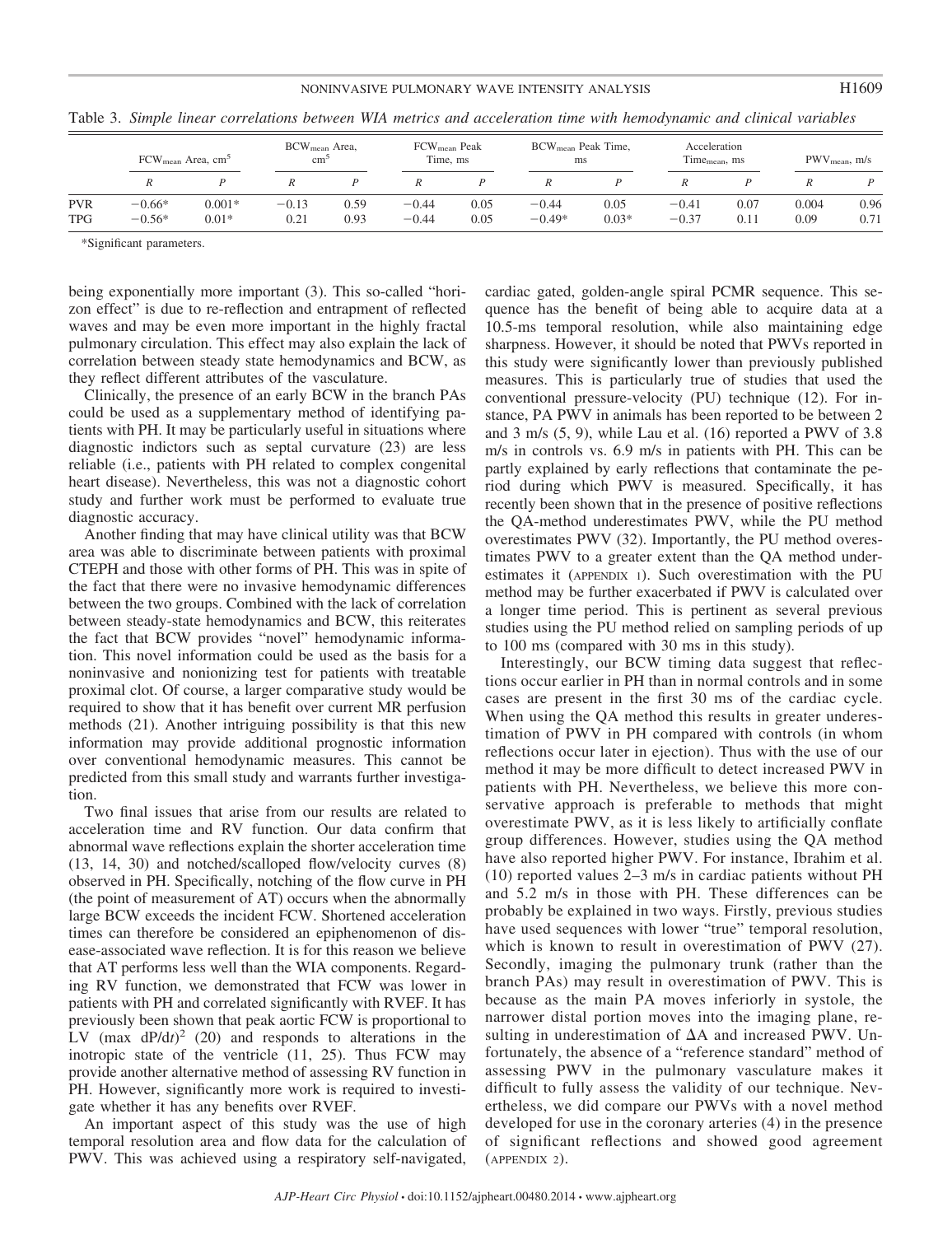# *Limitations*

The main limitation of this study was the fact that only three points were used to calculate PWV. This was done to limit contamination of the area and flow curves with reflections, which as previously mentioned can have significant effects on the measurement of PWV. However, it may result in increased susceptibility to errors, as the measured PWV is very sensitive to inaccuracies in any of the three measurements.

The purpose of this study was to demonstrate the feasibility of noninvasive WIA and characterize differences between patients and controls. The significant finding of a BCW only present in PH patients suggests utility as a potential diagnostic test. However, a diagnostic testing cohort would be necessary to confirm this.

The role of BCW area for the detection of clot similarly shows potential as an adjunct to noninvasive PH assessment. However, the modest sample size necessitates further work, as reflected in the confidence intervals for sensitivity and specificity.

In this study, cardiac catheterization data and CMR data were not simultaneously acquired; however, the intervening period between catheterization and CMR was short, and patients did not have any significant clinical changes between studies. Catheter based calculations of flow were also made from thermodilution. We cannot exclude the possibility that given simultaneous catheter and CMR assessment there would be stronger correlations with hemodynamics.

This technique does not presuppose a particular pressurearea relationship, and therefore, the units of noninvasive WIA in this study  $(m<sup>5</sup>/s)$  do not have an easily understandable physical meaning: in contrast to the units of invasive WIA  $(W/m<sup>2</sup>)$ . However, the waveforms produced by noninvasive WIA are qualitatively similar to invasive WIA in the literature and given a linear pressure-area relationship would be proportional. Area and flow waves can therefore be considered analogous to pressure and velocity waves as found in the WIA literature.

# **CONCLUSION**

In conclusion, we have shown that noninvasive pulmonary WIA reveals important abnormalities in patients with PH, distinguishing the disease state from normality, and shows potential as a biomarker to identify PH and differentiate PH subtypes.

# **APPENDIX 1**

In presence of a positive reflection,  $\gamma$ , the PU loop overestimates with a proportionality factor  $(1 + \gamma)/(1 - \gamma)$ , while the QA-loop method underestimates with  $(1 - \gamma)/(1 + \gamma)$ . For a value of  $\gamma = 0.3$ , for instance, the PU-loop method overestimates by 86%, while the QA-loop method underestimates by 46%.

### **APPENDIX 2**

In the absence of a "reference standard" method for measuring PWV in the pulmonary vasculature, we compared the PWV estimated using the QA method with a novel method developed by Davies et al. (4) for use in the coronary arteries in the presence of significant reflections. This method works by minimizing net wave energies and was designed to use simultaneously acquired pressure (P) and velocity data (U) from a single position within a vessel. It does not require the vessel to be long enough for two measurements nor does it rely on a



Fig. A1. Bland-Altman of bias (black solid line) and 95% limits of agreement (gray broken lines). Data are presented as difference between flow-area (QA) method and minimization of net wave energy method (*y*-axis) vs. the average of both (*x*-axis).

period during which there is only a single wave impulse. The method can be modified for use with flow and area measurements:

$$
c = \sqrt{\frac{\sum dA^2}{\sum dQ^2}} \tag{9}
$$

With the use of Bland-Altman analysis, we observed good agreement between the two methods, bias of 0.07 m/s (standard deviation of bias, 0.45 m/s) and 95% limits of agreement  $-0.83-0.97$  m/s (Fig. A1).

#### **GRANTS**

We acknowledge the support received from the British Heart Foundation and UK National Institute of Health Research. This report is independent research by the National Institute for Health Research Biomedical Research Centre Funding Scheme. The views expressed in this publication are those of the authors and not necessarily those of the National Health Services, National Institute for Health Research, or the Department of Health.

#### **DISCLOSURES**

No conflicts of interest, financial or otherwise, are declared by the author(s).

# **AUTHOR CONTRIBUTIONS**

Author contributions: M.A.Q., J.A.S., L.T., P.S., and V.M. conception and design of research; M.A.Q. and D.S.K. performed experiments; M.A.Q. and V.M. analyzed data; M.A.Q., S.M., A.M.T., P.S., J.G.C., and V.M. interpreted results of experiments; M.A.Q. and V.M. prepared figures; M.A.Q. and V.M. drafted manuscript; M.A.Q., D.S.K., J.A.S., L.T., S.M., A.M.T., P.S., J.G.C., and V.M. edited and revised manuscript; M.A.Q., D.S.K., J.A.S., L.T., S.M., A.M.T., P.S., J.G.C., and V.M. approved final version of manuscript.

#### **REFERENCES**

- 1. **Biglino G, Steeden JA, Baker C, Schievano S, Taylor AM, Parker KH, Muthurangu V.** A non-invasive clinical application of wave intensity analysis based on ultrahigh temporal resolution phase-contrast cardiovascular magnetic resonance. *J Cardiovasc Magn Reson* 14: 57, 2012.
- 2. **Castelain V, Herve P, Lecarpentier Y, Duroux P, Simonneau G, Chemla D.** Pulmonary artery pulse pressure and wave reflection in chronic pulmonary thromboembolism and primary pulmonary hypertension. *J Am Coll Cardiol* 37: 1085–1092, 2001.
- 3. **Davies JE, Alastruey J, Francis DP, Hadjiloizou N, Whinnett ZI, Manisty CH, Aguado-Sierra J, Willson K, Foale RA, Malik IS, Hughes AD, Parker KH, Mayet J.** Attenuation of wave reflection by wave entrapment creates a "horizon effect" in the human aorta. *Hypertension* 60: 778 –785, 2012.
- 4. **Davies JE, Whinnett ZI, Francis DP, Willson K, Foale RA, Malik IS, Hughes AD, Parker KH, Mayet J.** Use of simultaneous pressure and velocity measurements to estimate arterial wave speed at a single site in humans. *Am J Physiol Heart Circ Physiol* 290: H878 –H885, 2006.